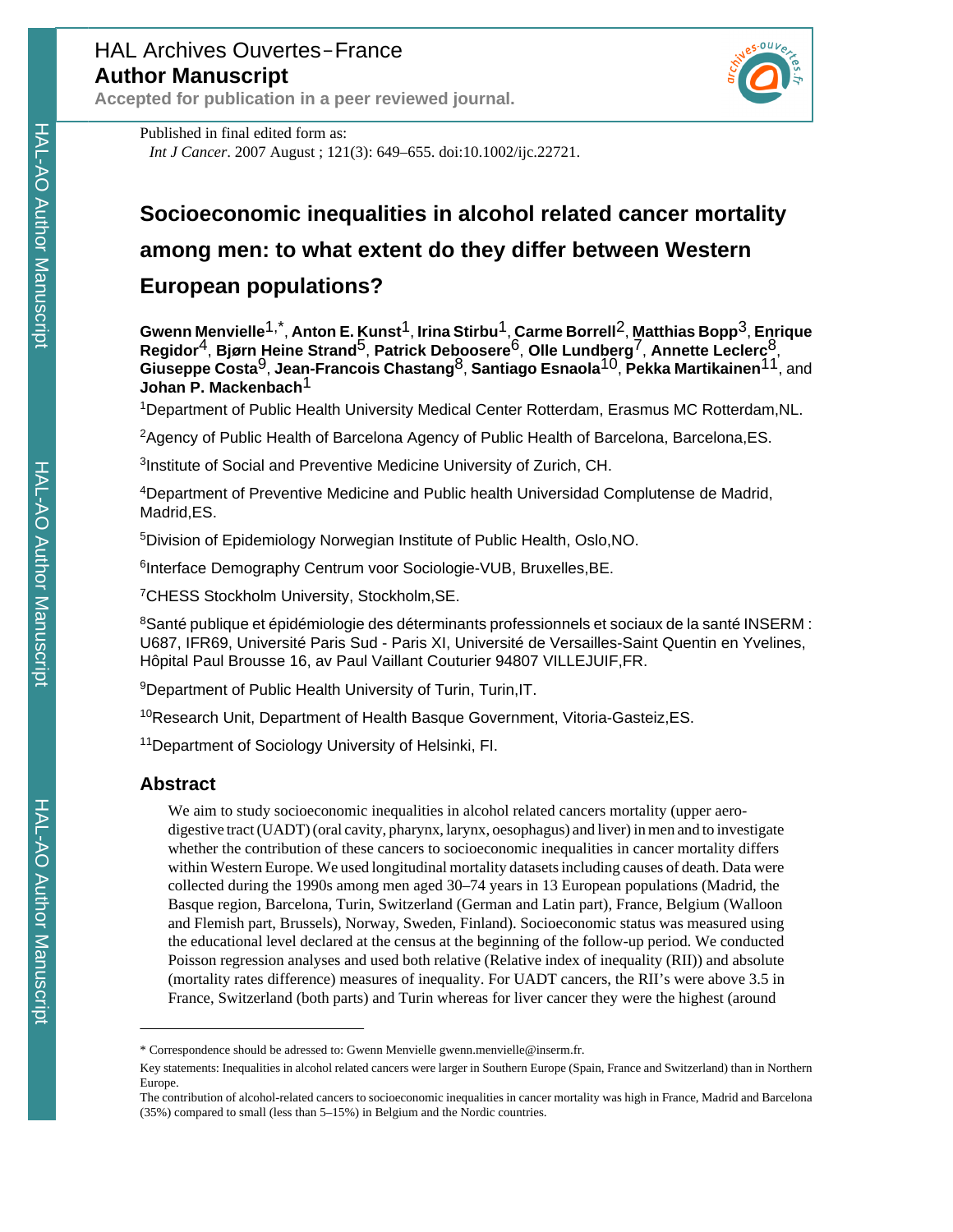2.5) in Madrid, France and Turin. The contribution of alcohol related cancer to socioeconomic inequalities in cancer mortality was 29–36% in France and the Spanish populations, 17–23% in Switzerland and Turin, and 5–15% in Belgium and the Nordic countries. We did not observe any correlation between mortality rates differences for lung and UADT cancers, confirming that the pattern found for UADT cancers is not only due to smoking. This study suggests that alcohol use substantially influences socioeconomic inequalities in male cancer mortality in France, Spain and Switzerland but not in the Nordic countries and nor in Belgium.

#### **Keywords**

Adult; Aged; Alcohol Drinking; Digestive System Neoplasms; epidemiology; Educational Status; Europe; epidemiology; Humans; Liver Neoplasms; epidemiology; Lung Neoplasms; epidemiology; Male; Middle Aged; Neoplasms; mortality; Respiratory Tract Neoplasms; Smoking; adverse effects; Socioeconomic Factors

#### **Keywords**

men; Europe; education; alcohol-related cancers; mortality

## **Introduction**

Alcohol drinking is an important determinant for many causes of death, including cancer  $1, 2$ . In many populations, a strong association is observed between socioeconomic position and alcohol related mortality with higher mortality among subjects with a low socioeconomic position  $3-5$ . With regards to mortality from specific cancers related to alcohol use (liver, larynx, oral cavity, pharynx, oesophagus), however, variations in the level of socioeconomic inequalities among men are found between European populations. Large inequalities are found in Spain and Italy and, especially, in France  $6-10$ . On the contrary, some studies have suggested small socioeconomic inequalities in the Nordic countries and Switzerland  $10-12$ .

Nevertheless, the literature is rather scarce and a European overview of differences in socioeconomic inequalities in alcohol related cancers is currently lacking. It would be of interest to document the true extent of the problem within Europe. Contrary to smoking  $^{13}$ , the role of alcohol in socioeconomic inequalities in cancer mortality has not yet been evaluated but may also be important. In addition, a comparison between European populations would show whether different patterns in socioeconomic inequalities in alcohol-related cancers are found within Europe and whether these patterns could be related to different drinking cultures. Differences in national levels of alcohol related cancers mortality rates are found between Western European countries, with substantially higher rates in Spain and Italy, and especially in France 14. In addition, different drinking cultures are observed in Western Europe between countries but also within some countries. Daily wine consumption especially during meal is more common in countries like Spain, Portugal, Italy or France or in the Latin part of Switzerland whereas binge drinking and beer consumption is more widespread in the UK, the Nordic countries and the German part of Switzerland<sup>15–17</sup>.

The aim of this study was to investigate differences in socioeconomic inequalities in alcoholrelated cancers mortality between Western European populations. Our dataset included longitudinal studies from 13 populations from South to North of Western Europe with information on causes of death. We included populations with contrasted situations with regards to overall levels of alcohol related cancers mortality rates and drinking cultures.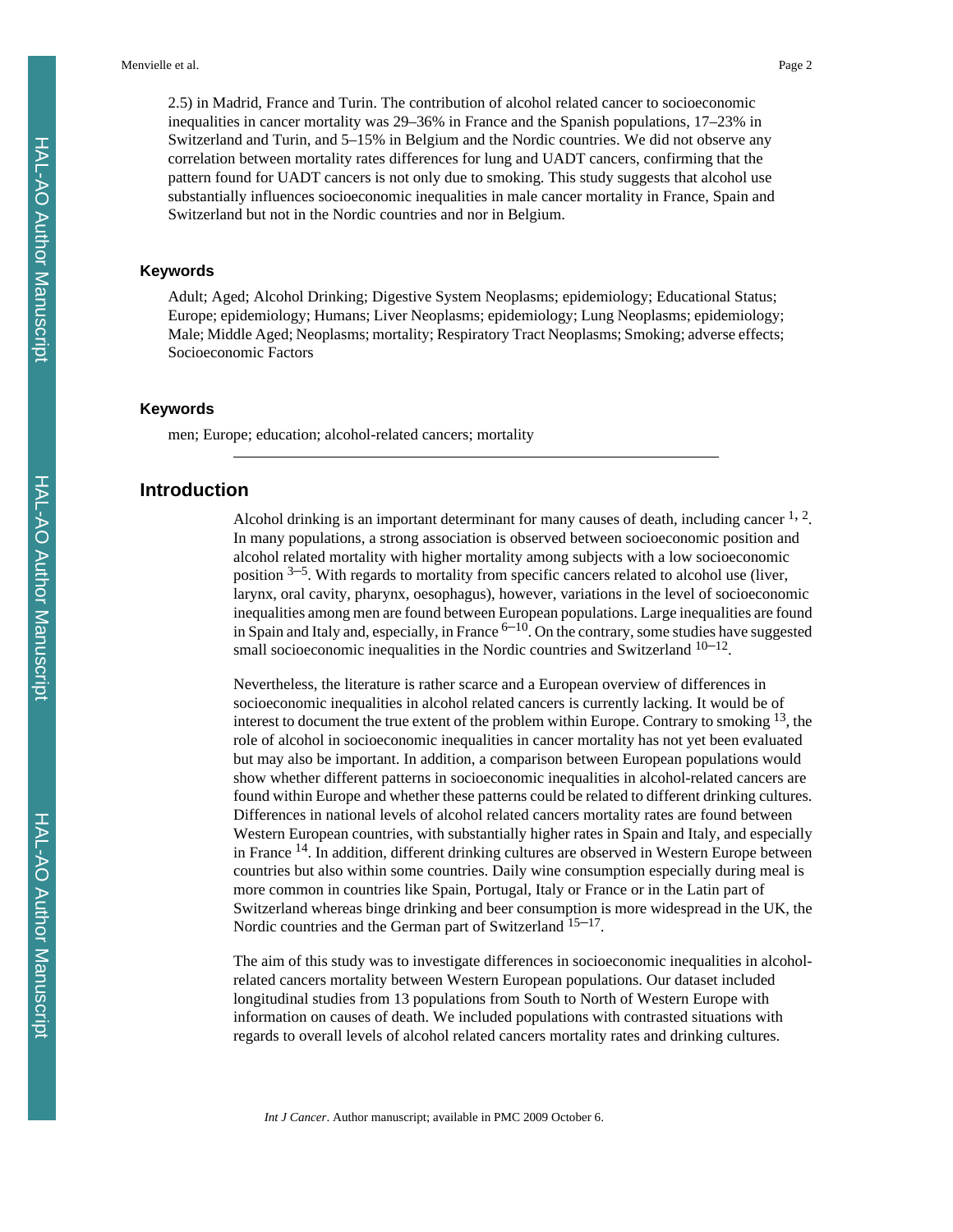We will first investigate socioeconomic inequalities among men in alcohol related cancers mortality, and thereby distinguish liver and upper aerodigestive tract (UADT) cancers. We will then focus on the contribution of alcohol related cancers to socioeconomic inequalities in mortality from all cancers types together. As UADT cancers are also smoking related, we will finally study lung cancer as an indicator of the smoking situation in each population and evaluate to which degree the international patterns of inequalities in UADT cancers are correlated with those for lung cancer.

# **Material and methods**

Longitudinal data from 13 European populations were used, including Madrid, the Basque region (Spanish part), Barcelona, Turin, Switzerland (Latin and German part), France, Belgium (Brussels, Walloon and Flemish part), Sweden, Norway and Finland. Most datasets covered the entire national population, except for France (a representative sample of 1% of the population), Madrid and Basque region (regions), Barcelona and Turin (urban areas). In Belgium and Switzerland, we distinguished regions with differences in alcohol consumption and drinking patterns that could induce differences in socioeconomic inequalities in alcohol related cancers. Men were selected at the time of the population census and followed up during the 1990s (Table 1).

Analyses included men aged 30–74 at the census. The follow-up period was shorter for Belgium, Madrid and the Basque region. In order to have results on comparable ages in terms of observed ages at death, analyses for these three populations were conducted on slightly older age groups at baseline (35–79 for Madrid and 30–79 for Belgium and the Basque region).

The linkage between census data and mortality registries was achieved for more than 96% of all deceased persons in all populations except for Madrid (70%), the Basque region (93%) and Barcelona (94.5%). In these latter populations, however, no variation in this percentage was found according to age, sex or socioeconomic position (except in the Basque region for the latter factor). In order to avoid an underestimation of absolute mortality rates in these three populations, observed absolute mortality were increased by correction factors (1/0.70, 1/0.93 and 1/0.945 respectively).

The socioeconomic position (SEP) was measured with education declared at the time of the population census. This variable was categorized into three classes that corresponded to the ISCED (International Standard Classification of Education) classification: 0–2 (lower secondary education or less), 3–4 (upper secondary education), 5–6 (post-secondary education). The percentage of missing values for education was of 17% in Brussels, 5% in the Walloon and Flemish parts of Belgium and less than 3% for all other populations. These subjects were excluded from the analysis.

The cause of death was obtained by linkage with death registries. Analyses were conducted for all cancer mortality (ICD 9: 140–249), for lung cancer (ICD 9: 162–3, 165), and for alcohol related cancers: UADT (that groups oral cavity, pharynx, esophagus and larynx (ICD 9: 140– 50, 161)) and liver (ICD 9: 155). UADT and liver cancer were selected for analyses because they are strongly associated with alcohol consumption  $1, 18$  and because they presented a substantial population attributable fraction (PAF) for alcohol (20–40% for UADT and 32% for liver  $\frac{1}{1}$ ,  $\frac{19}{12}$ . Lung cancer was selected as an indicator for the cumulative exposure of the population to smoking. This approach is considered to be acceptable, although lung cancer mortality is only an approximate indicator <sup>20</sup>.

The magnitude of socioeconomic inequalities in mortality was estimated in both absolute and relative terms. To estimate relative inequalities, we computed relative indices of inequality (RII) using Poisson regression. The calculation of the RII is based on a ranked variable, which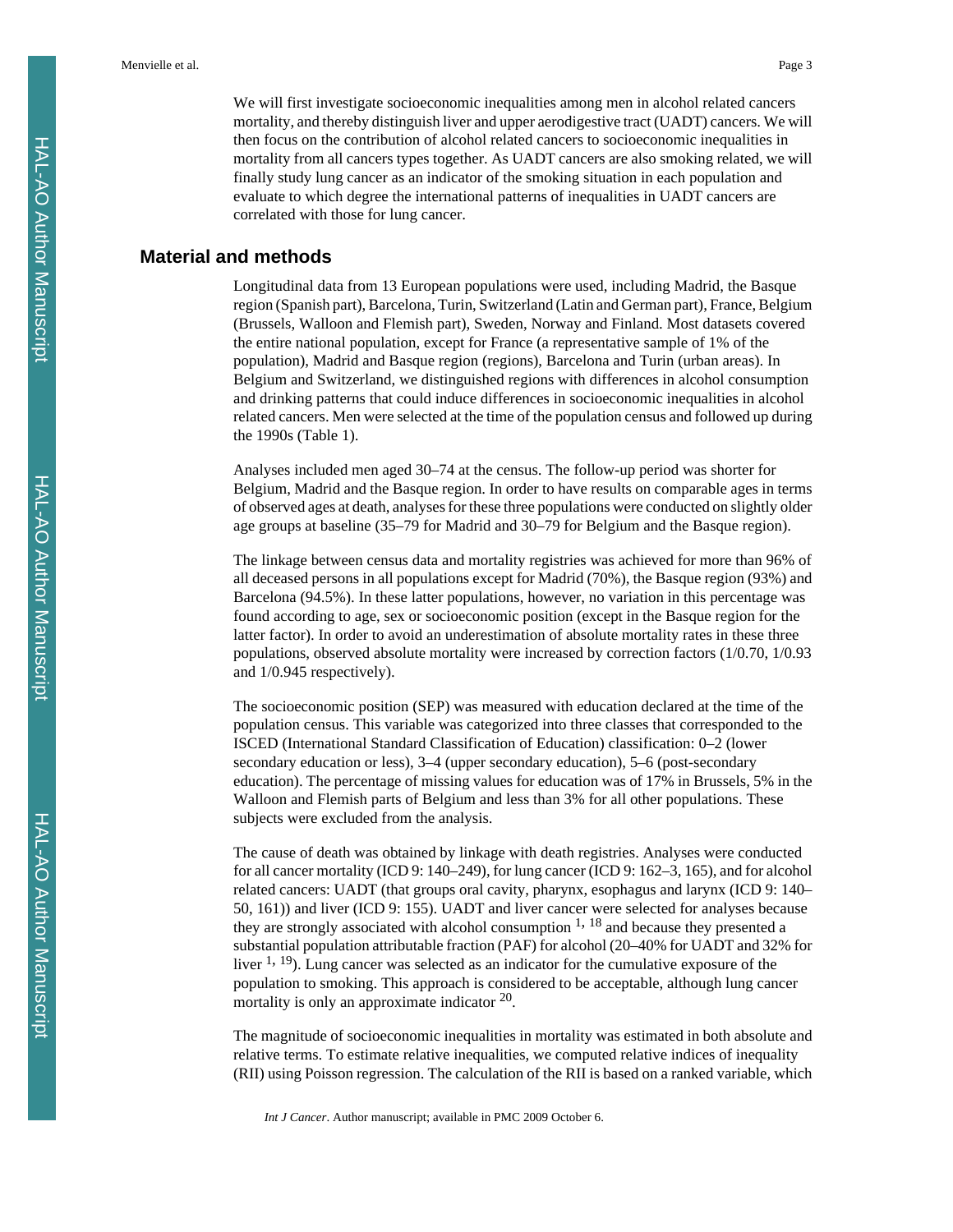specifies for each educational group the mean proportion of the population with a higher level of education. For instance, the rank of the lowest educational group is calculated as the proportion of the population with middle or high education, plus half of the proportion of the population with a lowest educational level. The RII is then computed by regressing the mortality on this ranked variable. Thus, the RII expresses inequality within the whole socioeconomic continuum. It can be interpreted as the ratio of mortality rates between the two extremes of the educational hierarchy. As it takes into account the size and relative position of each educational group, it is well adapted to compare populations with different educational distributions  $21, 22$ .

To estimate absolute socioeconomic inequalities we computed absolute rate differences between the lowest and the highest educational level, both for all cancer mortality and for the specific cancer types. Age-standardized mortality rates were computed, using the population of EU-15 plus Norway of 1995 as the standard population. The contribution of these different cancer types to socioeconomic inequalities in all cancer mortality was also calculated by expressing the rate difference for this cancer type as a percentage of the rate difference for all cancer mortality.

## **Results**

The educational distributions highly differed between the populations (Table 1). The percentage of subjects with lower secondary education or less was the highest in the three Spanish populations and Turin (around 65%) and the lowest in Norway (less than 30%) and Switzerland (around 20%).

For UADT and liver cancers, we observed a regular inverse gradient in cancer mortality, with higher cancer rates for lower educational levels (Graph 1). Differences were found between populations and the situation is remarkable in France with the highest mortality rate among men with lower secondary education or less and among the lowest mortality rate among men with post-secondary education.

For UADT cancers, the largest RII's (above 3.5) were observed in France, Switzerland (German and Latin part), and Turin (Table 2). The RII was lower than 2 but still significant in Belgium. For liver cancer, the largest RII's (above 2.5) were found in Madrid, France and Turin. In contrast, the RII was around 1 and non-significant in the Basque region, Belgium and Norway. For lung cancer, the largest RII's (around 3 or above) were observed in Finland, Belgium and the German part of Switzerland. They were lower than 2 but still significant in the Spanish populations and France.

Absolute mortality rate differences by cancer site are presented in Graph 2. The most striking result is the large range of mortality rates differences found for UADT cancers: from 7 in Sweden to 78 per 100000 person years in France. It was between 20 and 40/100000 in the Spanish populations and Switzerland (German part) and 46 in Switzerland (Latin part). The contribution of these cancer sites to socioeconomic inequalities is presented in Table 3. The contribution of UADT cancers was the highest in France, Barcelona and the Basque region, (around 25%), followed by the Latin part of Switzerland and Madrid (20%). The contribution of liver cancer was much lower. However, we observed differences between populations with the largest contribution in Madrid (15%) and also a substantial contribution in France, Barcelona and Turin (9%) whereas it was lower than 6% in all other populations. All in all, the contribution of alcohol related cancer to socioeconomic inequalities in cancer mortality was 29–36% in France and the Spanish populations, 17–23% in the Swiss regions, and Turin, and 5–15% in Belgium and the Nordic countries.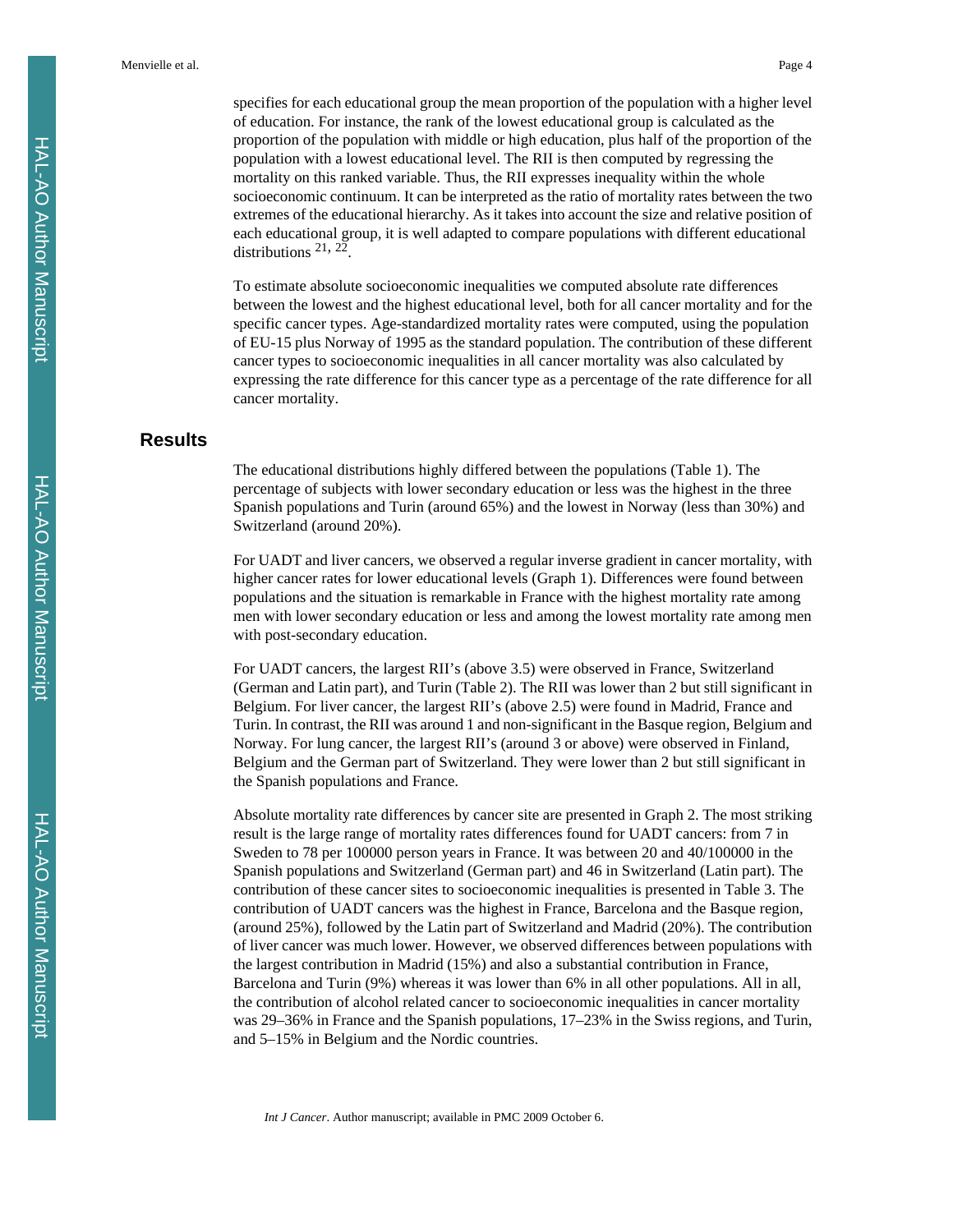We do not observe a correlation between absolute inequalities for lung and UADT cancers (graph 3). Populations with the largest inequalities in lung cancer are not those with the largest inequalities in UADT cancers. Belgium shows large rate difference for lung cancer but small difference for UADT cancers. The rate difference for UADT cancers is similar in Madrid and the German part of Switzerland, whereas the rate difference for lung cancer is two times lower in Madrid. France shows particularly high difference for UADT cancers but only a medium rate difference for lung cancer. Also in terms of relative inequalities (RII's), there is no correlation between mortality rates differences for lung and UADT cancers (see Table 2).

## **Discussion**

This study focused on differences between Western European populations with regards to socioeconomic inequalities in alcohol related cancer mortality. Large differences were found. Inequalities were largest in Spain, Switzerland and France and smallest in the Nordic countries and Belgium. In France, socioeconomic inequalities were remarkably large for UADT cancers. The contribution of alcohol-related cancers to socioeconomic inequalities in cancer mortality was high in France, Madrid and Barcelona (35%) compared to small (less than 5–15%) in Belgium and the Nordic countries. The lack of correlation between the inequalities found for lung and UADT cancers suggested that, even though smoking is a major risk factor for UADT cancers, large inequalities in UADT cancers were also due to other factors, probably alcohol drinking.

#### **Evaluation of data**

There are differences in the follow-up periods. Given the shorter follow-up period in Madrid, the Basque region and Belgium, we changed the age range at baseline for these populations such that studies were similar in terms of average at death. However, subjects may be slightly older or younger in these populations compared with others. This could have resulted in a slight under-estimation of relative socioeconomic inequalities and over-estimation of absolute inequalities for these populations. Nevertheless, these effects, if any, are likely to be small.

Some differences were found in the populations covered. In France and Switzerland, foreigners were excluded and analyses were thus conducted for more homogeneous populations. Perhaps the exclusion of foreigners has lead to underestimation of inequalities in alcohol-related cancers mortality in these countries. A large part of migrants, at least in France, come from Muslims countries and often do not drink alcohol for religious reasons  $^{23}$ . In France, they generally have low levels of UADT cancers mortality. For liver cancer, on the other hand, mortality rates among migrants are higher than in the native population but the etiology is different (due to Hepatitis B or C infection)  $24-26$ .

Differences could occur between populations in the coding of causes of death. Even though data came from countries with reliable cause-of-death registries, national diagnosing practices may differ between countries. International comparisons revealed that more deaths were classified as cancer deaths in France than in other countries, probably leading to an overestimation of the French cancer mortality rates  $27$ ,  $28$ . This bias could be a serious issue for absolute measures of inequalities, especially if it occurs more for some cancer sites (for instance UADT in France). With regards to relative measures of inequalities, our results would be biased only if diagnosing practices differ by socioeconomic position of the deceased, and if this applies especially to some cancer sites. There is no evidence to support this hypothesis.

In addition, there is a specific problem related to liver cancer mortality rates because of frequent misclassification of metastases as primary cancers. An American study suggested that between 27 and 31% of liver cancer deaths were due to metastases or secondary cancers instead of primary cancers <sup>29</sup>. The results relating to liver cancer should therefore be considered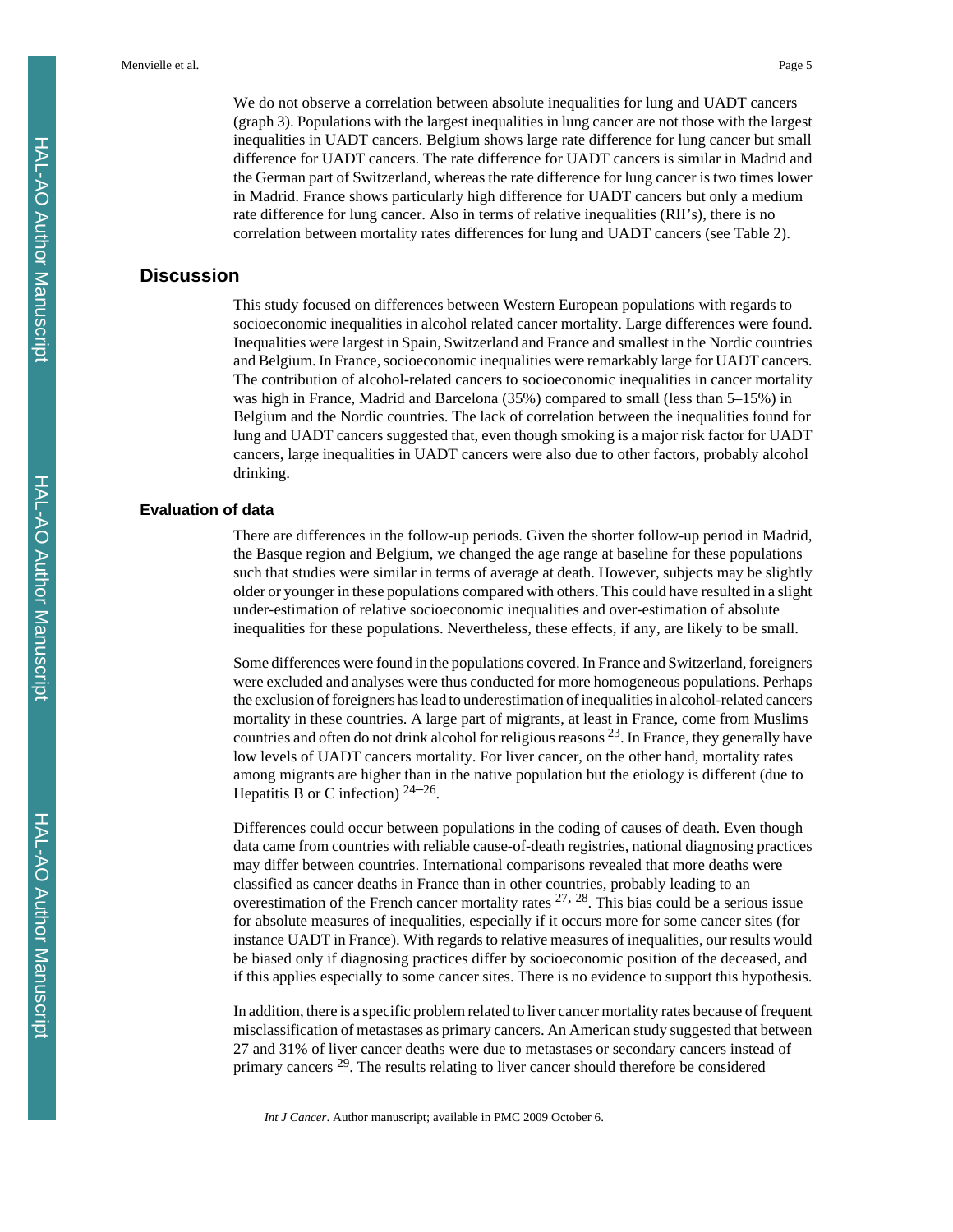cautiously. Unfortunately, no study investigated the potential association between socioeconomic position and misclassification as well as possible variations between countries. If the rate of misclassification does not differ by socioeconomic position, this problem would impact on absolute inequalities but not on relative inequalities.

Socioeconomic status was measured using information on educational level. We used a common classification for all populations that should avoid problems with the comparability between educational systems of different countries. However, large differences were observed between populations in the educational distributions. Part of these differences may be due to real differences in educational levels. But we cannot rule out the possibility that there are differences in the way in which educational systems are being squeezed into this common classification. However these differences probably have a weak influence on the results found here. We evaluated the sensitivity of the results to alternative educational classifications. In one type of analyses, for example, we used a classification into 4 educational levels by distinguishing between men who completed lower secondary education from men with primary education only. We also considered another classification in 3 educational levels in order to get population distributions that were as similar as possible between populations. The results obtained with these alternative classifications were quite similar to those presented here.

Several European countries were not included in this analysis. We did not include any country from Eastern Europe because of lack of longitudinal mortality studies. We also did not include the UK since British data were not accessible for small causes of death because of confidentiality rules. In the UK, a low contribution of non-lung cancers to socioeconomic inequalities in all cancer mortality was found in the  $1980s<sup>30</sup>$  whereas this contribution was comparable to that of lung cancer in another study conducted in the 1990s  $31$ .

#### **Possible explanations of the results**

Socioeconomic inequalities in the distribution of risk factors may largely explain the results. Smoking is a major risk factor for both lung and UADT cancers; the PAF for smoking for UADT cancers is indeed around 70%,. Therefore, smoking may potentially explain a large part of the observed inequalities in UADT mortality. Nevertheless, smoking alone cannot fully explain the international patterns in inequalities. The differences in inequalities in UADT cancer between countries with comparable inequalities in lung cancer mortality, especially between northern and southern countries, point to the effect of other factors. Given the high PAF found for alcohol (between 20 and  $40\%$ ) <sup>1, 19</sup> for UADT cancers, alcohol consumption is certainly one of those factors.

Consequently, variations in drinking patterns between European populations may partly explain our results. It is unlikely that the type of alcohol accounts for the differences observed as the type of alcohol consumed does not seem to have an effect on risk of UADT cancers  $32$ , <sup>33</sup>. Differences in socioeconomic inequalities in the total amount of alcohol consumed may be the critical factor. In general, excessive alcohol consumption is found to be higher in men with low socioeconomic position, although results differ according to the country. No inequalities in high alcohol consumption are observed in Belgium  $34$  and inequalities are consistently reported for France 35, 36. A European study suggested that France was the country with the largest inequalities, but only for excessive consumption (more than 6 drinks per day)  $34$ . Some studies do not report inequalities in Northern Italy  $37$  or Barcelona  $38$ , whereas a European study observed inequalities in Spain, but only for excessive consumption  $34$ . In Sweden, higher alcohol consumption was found among non-manual workers in the 1970s, but an equalization of the social differences in heavy drinking and a tendency to reversal were observed in later years 39. In Norway, higher alcohol consumption was observed in the upper education and income groups 40. Thus, even though the literature is not totally consistent, it is globally in accordance with our findings.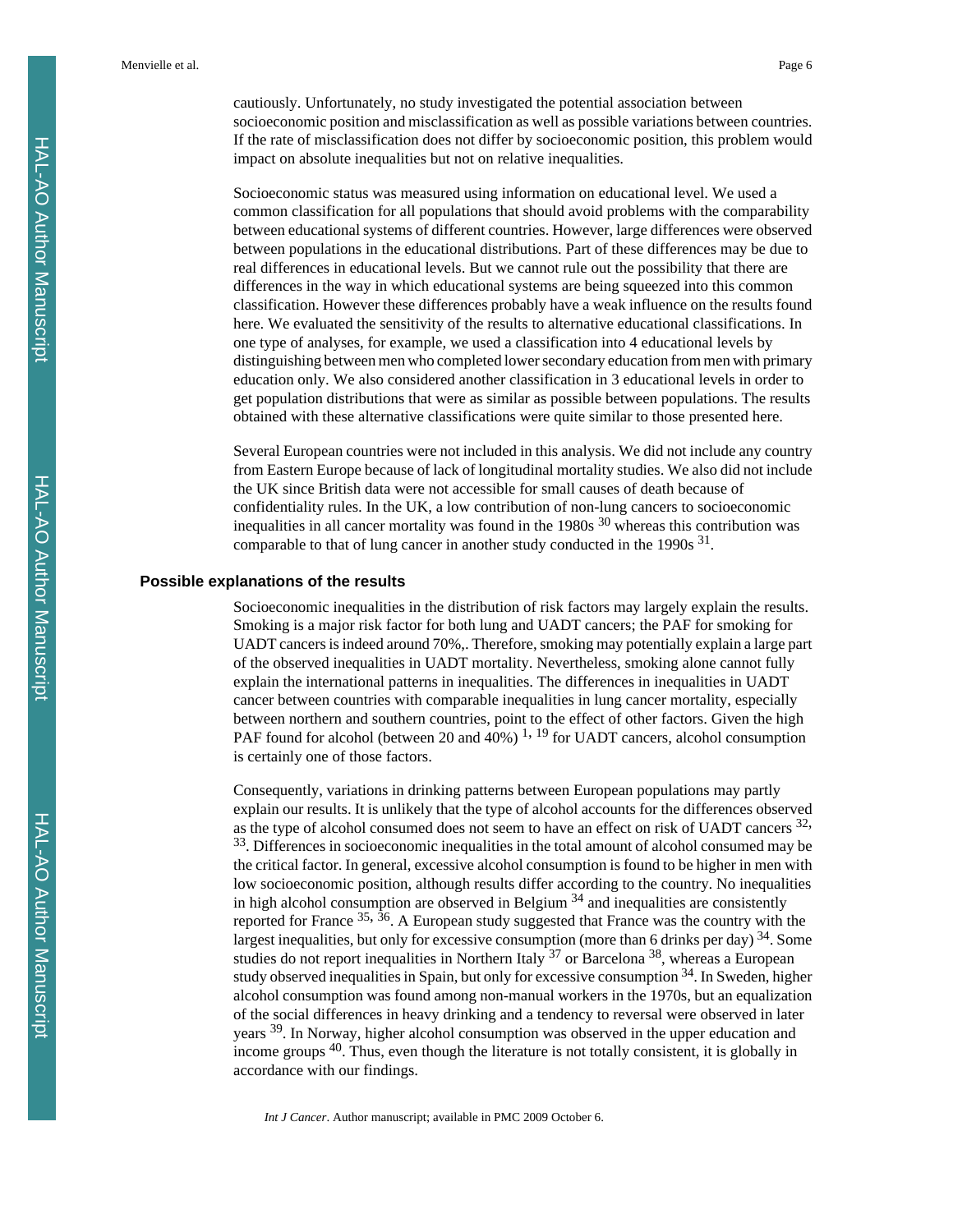With regards to absolute inequalities, the absolute level of consumption has also to be taken into account. It is higher in France, Spain, Switzerland, Italy followed by Belgium and lower in Finland and especially low in Sweden and Norway 41. France thus presents a combination of both high level of alcohol consumption and relatively large inequalities in this consumption, followed by Spain. This may explain the largest absolute inequalities found in these populations.

We distinguished in Belgium and Switzerland different regions that could have relevant differences in drinking cultures. Whereas alcohol related cancer mortality rates gave a consistent "cultural" pattern with higher rates in the Walloon part of Belgium and especially in the Latin part of Switzerland, we observed in these regions only a slightly higher contribution of alcohol related cancers to inequalities in total cancer mortality. Few studies have been conducted on drinking pattern by linguistic region. They found no clear variations in Belgium  $42$  but higher daily and wine consumption in the Latin part of Switzerland compared to the German part 17. Our results for Belgium and Switzerland are thus globally consistent with these studies and with our results found in the bordering countries. However, we could have expected more pronounced differences between linguistic regions. It seems that between regions within the same country, the pattern of socioeconomic inequalities in cancer mortality only slightly differed around a global national pattern. These results suggest that national factors, such as common national histories, socioeconomic policies and health care systems, predominate over regional factors in determining socio-economic inequalities in cancer mortality.

The situation in France is remarkable because the large socioeconomic inequalities in alcohol related cancers, and especially in UADT cancers. The situation may not be homogeneous within France. Larger inequalities in all-cause mortality are found in French regions with a higher alcohol consumption, in particular in the North  $43, 44$ . This result suggests that there could be large regional disparities in France in inequalities in alcohol-related mortality in general, and in alcohol-related cancer mortality in particular. The small size of our French dataset and resulting the lack of statistical power however hampered an regional analyses for France.

An important and consistent result in our study is that we do not observe large socioeconomic inequalities in alcohol-related cancer mortality in Northern Europe (Belgium and the Nordic countries). Some studies found a strong impact of alcohol drinking on health inequalities in the Nordic countries, but mainly through violent deaths  $4, 5$ . Interestingly, it is also in those countries that binge drinking is more widespread, whereas Spain and France are characterized by higher levels of daily alcohol consumption. These results suggest that binge drinking is mainly associated with inequalities in violent deaths whereas high levels of daily consumption influences inequalities in mortality in part through specific cancers.

Other risk factors than alcohol drinking and smoking may also partly explain our results. Liver cancer is related to infection from Hepatitis B or C, but mainly in countries with high liver cancer incidence, which is not the case of Western Europe  $45$ . Diet  $46$  and occupational exposures <sup>47, 48</sup> could also contribute to inequalities in mortality from UADT cancers, but their impact is likely to be weaker than that of alcohol.

Socioeconomic inequalities in cancer survival may partly explain socioeconomic differences in cancer mortality. Survival inequalities may be more important for cancers with a relatively good prognosis compared to cancer with very low survival rates  $49-51$ . Thus, socioeconomic inequalities in cancer survival might be more important for UADT cancers, as these have a better prognosis than liver or lung  $52-55$ . Unfortunately, no comparative study is available on differences between European populations in socioeconomic inequalities in cancer survival.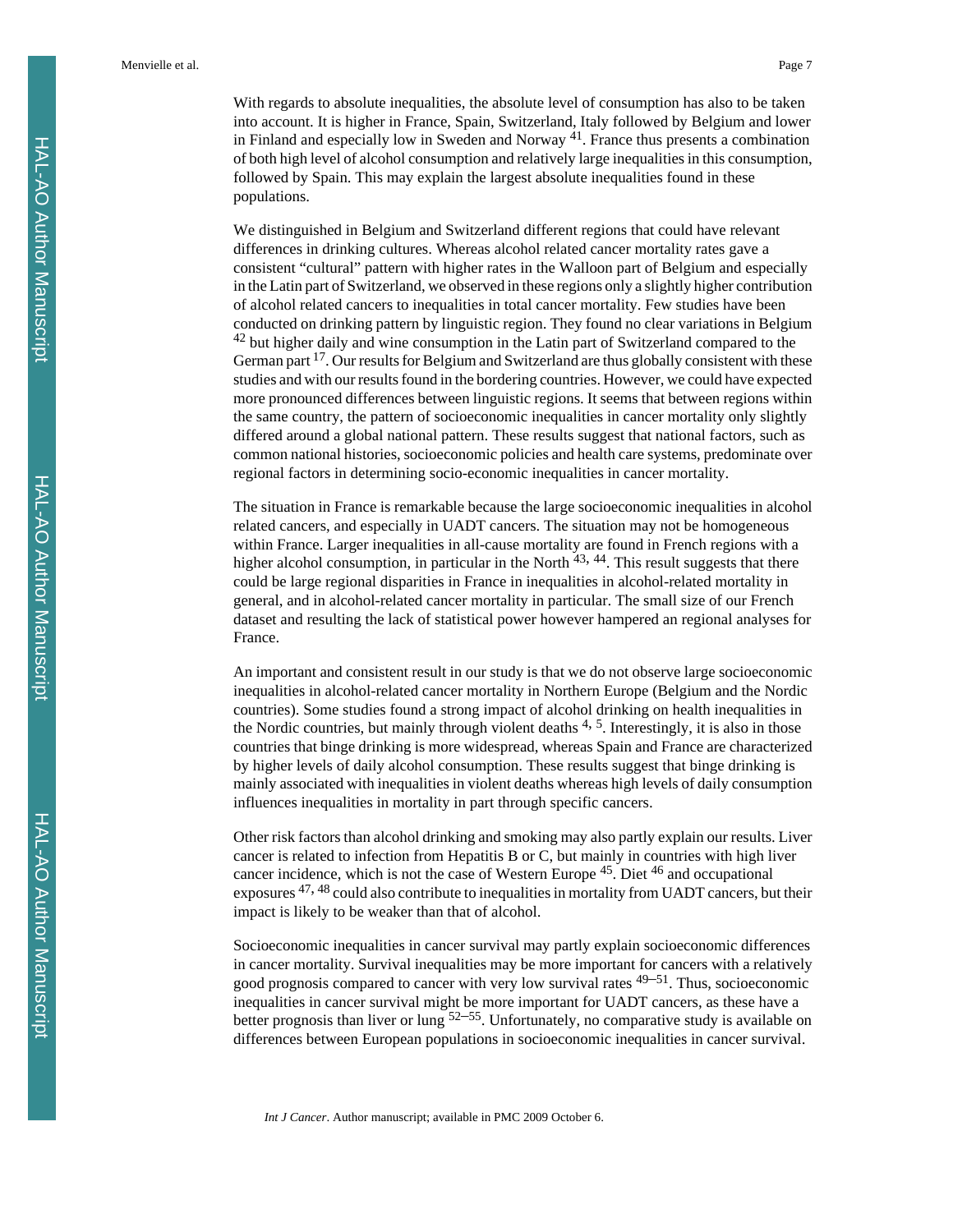## **Conclusion**

Inequalities in alcohol use have an impact on health inequalities in Europe. This has been shown by studies that found an impact of heavy drinking on socioeconomic inequalities in Northern Europe through poisoning, accidents and suicides. Our study showed that high alcohol consumption also impacts on health inequalities through cancer, but more so in Southern Europe (such as in Spain, France and Switzerland) than in Northern Europe. Thus, while heavy drinking is an important contributor to socioeconomic inequalities in mortality, there are large differences between populations in the relevant consumption patterns and associated causes of death.

## **Acknowledgments**

G Menvielle received a funding from the Fondation pour la Recherche Médicale for this analysis. The Swiss data are from the Swiss Federal Statistical Office. The construction of the Swiss National Cohort has been supported by the Swiss National Science Foundation (grants No 32–5884.98 and 32–63625.00) and the Swiss University Conference (Network Public Health, Swiss School of Public Health). The project was in part funded by the European Commission, through the Eurothine project (from the Public Health Program, grant agreement 2003125) and the Eurocadet project (from the commission of the European communities research directorate-general, grant No SP23-CT-2005-006528).

## **References**

- 1. Boffetta P, Hashibe M, La Vecchia C, Zatonski W, Rehm J. The burden of cancer attributable to alcohol drinking. Int J Cancer. 2006
- 2. Rehm J, Room R, Monteiro M, Gmel G, Graham K, Rehn N, Sempos CT, Jernigan D. Alcohol as a risk factor for global burden of disease. Eur Addict Res 2003;9:157–64. [PubMed: 12970584]
- 3. Makela P. Alcohol-related mortality as a function of socio-economic status. Addiction 1999;94:867– 86. [PubMed: 10665076]
- 4. Makela P, Valkonen T, Martelin T. Contribution of deaths related to alcohol use of socioeconomic variation in mortality: register based follow up study. BMJ 1997;315:211–16. [PubMed: 9253268]
- 5. Hemstrom O. Alcohol-related deaths contribute to socioeconomic differentials in mortality in Sweden. Eur J Public Health 2002;12:254–62. [PubMed: 12506500]
- 6. Faggiano F, Lemma P, Costa G, Gnavi R, Pagnanelli F. Cancer mortality by educational level in Italy. Cancer Causes Control 1995;6:311–20. [PubMed: 7548718]
- 7. Fernandez E, Borrell C. Cancer mortality by educational level in the city of Barcelona. Br J Cancer 1999;79:684–89. [PubMed: 10027350]
- 8. Menvielle G, Luce D, Geoffroy-Perez B, Chastang JF, Leclerc A. Edisc group. Social inequalities and cancer mortality in France. 1975–1990. Cancer Causes Control 2005;16:501–13. [PubMed: 15986105]
- 9. Faggiano F, Partanen T, Kogevinas M, Boffetta P. Socioeconomic differences in cancer incidence and mortality. IARC Sci Publ 1997;138:65–176. [PubMed: 9353664]
- 10. Moller H, Tonnesen H. Alcohol drinking, social class and cancer. IARC Sci Publ 1997;138:251–64. [PubMed: 9353668]
- 11. Davey Smith G, Leon D, Shipley MJ, Rose G. Socioeconomic differentials in cancer among men. Int J Epidemiol 1991;20:339–45. [PubMed: 1917232]
- 12. Rosengren A, Wilhelmsen L. Cancer incidence, mortality from cancer and survival in men of different occupational classes. Eur J Epidemiol 2004;19:533–40. [PubMed: 15330125]
- 13. Mackenbach JP, Huisman M, Andersen O, Bopp M, Borgan JK, Borrell C, Costa G, Deboosere P, Donkin A, Gadeyne S, Minder C, Regidor E, et al. Inequalities in lung cancer mortality by the educational level in 10 European populations. Eur J Cancer 2004;40:126–35. [PubMed: 14687796]
- 14. Bray F, Sankila R, Ferlay J, Parkin DM. Estimates of cancer incidence and mortality in Europe in 1995. Eur J Cancer 2002;38:99–166. [PubMed: 11750846]
- 15. European Opinion Research Group EEIG. Health, food and alcohol and safety. 2003
- 16. Sieri S, Agudo A, Kesse E, Klipstein-Grobusch K, San-Jose B, Welch AA, Krogh V, Luben R, Allen N, Overvad K, Tjonneland A, Clavel-Chapelon F, et al. Patterns of alcohol consumption in 10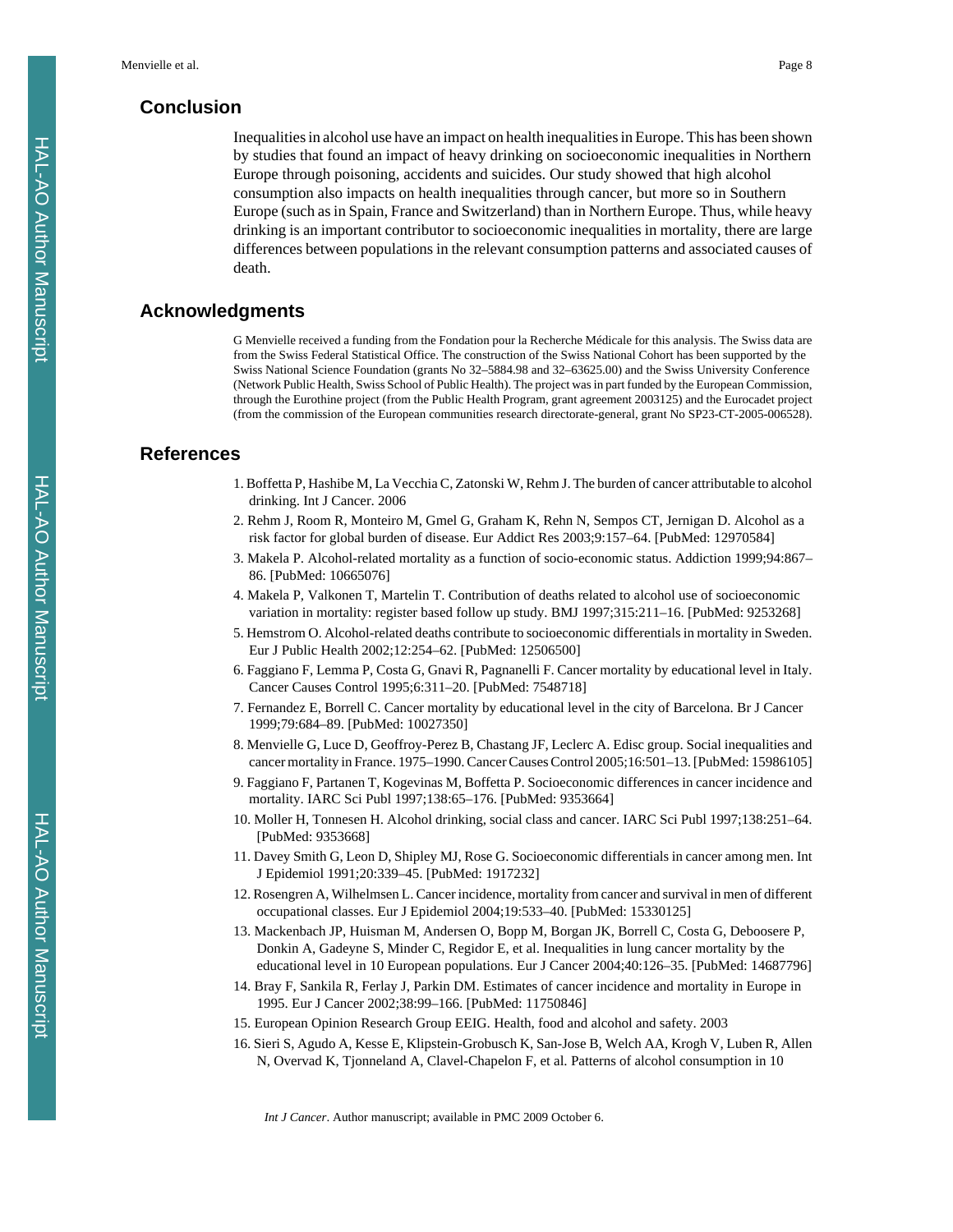European countries participating in the European Prospective Investigation into Cancer and Nutrition (EPIC) project. Public Health Nutr 2002;5:1287–96. [PubMed: 12639233]

- 17. Calmonte R, Galati-Petrecca M, Lieberherr R, Neuhaus M, Kahlmeier S. Santé et comportement visà-vis de la santé en Suisse 1992–2002. [Health and health related behaviours in Switzerland 1992– 2002] Office Fédéral de la Statistique. 2005
- 18. Boffetta P, Hashibe M. Alcohol and cancer. Lancet Oncol 2006;7:149–56. [PubMed: 16455479]
- 19. Danaei G, Vander Hoorn S, Lopez AD, Murray CJ, Ezzati M. Causes of cancer in the world: comparative risk assessment of nine behavioural and environmental risk factors. Lancet 2005;366:1784–93. [PubMed: 16298215]
- 20. Peto R, Lopez AD, Boreham J, Thun M, Heath C Jr. Mortality from tobacco in developed countries: indirect estimation from national vital statistics. Lancet 1992;339:1268–78. [PubMed: 1349675]
- 21. Pamuk E. Social class inequality in mortality from 1921 to 1972 in England and Wales. Popul Stud 1985;39:17–31.
- 22. Mackenbach JP, Kunst AE. Measuring the magnitude of socio-economic inequalities in health: an overview of available measures illustrated with two examples from Europe. Soc Sci Med 1997;44:757–71. [PubMed: 9080560]
- 23. Brahimi M. La mortalité des étrangers en France. [Mortality of foreigners in France]. Population 1980;3:603–22.
- 24. Bouchardy C, Parkin DM, Khlat M. Cancer mortality among Chinese and SouthEast Asian migrants in France. Int J Cancer 1994;58:638–43. [PubMed: 8077046]
- 25. Bouchardy C, Wanner P, Parkin DM. Cancer mortality among sub-Saharan African migrants in France. Cancer Causes Control 1995;6:539–44. [PubMed: 8580303]
- 26. Bouchardy C, Parkin DM, Wanner P, Khlat M. Cancer mortality among north African migrants in France. Int J Epidemiol 1996;25:5–13. [PubMed: 8666504]
- 27. Percy C, Muir C. The international comparability of cancer mortality data. Results of an international death certificate study. Am J Epidemiol 1989;129:934–46. [PubMed: 2705435]
- 28. Jougla E, Pavillon G, Rossollin F, De Smedt M, Bonte J. Improvement of the quality and comparability of causes-of-death statistics inside the European Community. EUROSTAT Task Force on "causes of death statistics". Rev Epidemiol Sante Publique 1998;46:447–56. [PubMed: 9950045]
- 29. Percy C, Ries LG, Van Holten VD. The accuracy of liver cancer as the underlying cause of death on death certificates. Public Health Rep 1990;105:361–7. [PubMed: 2116637]
- 30. Kunst AE, Groenhof F, Mackenbach JP, Health EW. Occupational class and cause specific mortality in middle aged men in 11 European countries: comparison of population based studies. EU Working Group on Socioeconomic Inequalities in Health. BMJ 1998;316:1636–42. [PubMed: 9603745]
- 31. Huisman M, Kunst AE, Bopp M, Borgan JK, Borrell C, Costa G, Deboosere P, Gadeyne S, Glickman M, Marinacci C, Minder C, Regidor E, et al. Educational inequalities in cause-specific mortality in middle-aged and older men and women in eight western European populations. Lancet 2005;365:493–500. [PubMed: 15705459]
- 32. Schlecht NF, Pintos J, Kowalski LP, Franco EL. Effect of type of alcoholic beverage on the risks of upper aerodigestive tract cancers in Brazil. Cancer Causes Control 2001;12:579–87. [PubMed: 11552705]
- 33. Talamini R, Bosetti C, La Vecchia C, Dal Maso L, Levi F, Bidoli E, Negri E, Pasche C, Vaccarella S, Barzan L, Franceschi S. Combined effect of tobacco and alcohol on laryngeal cancer risk: a casecontrol study. Cancer Causes Control 2002;13:957–64. [PubMed: 12588092]
- 34. Cavelaars AE, Kunst AE, Mackenbach JP. Socioeconomic differences in risk factors for morbidity and mortality in the European Community: an international comparison. Journal of Health Psychology 1997;2:353–72.
- 35. Le Laidier, S. Quelques résultats sur les consommateurs de boissons alcooliques et de tabac en France en 1980. [Results on alcohol drinkers and smokers in France in 1980]. SESI Informations rapides; 1983. p. 20
- 36. Guignon, N. Données sociales. Paris: INSEE; 1990. Alcool et tabac [Alcohol and smoking]; p. 254-57.
- 37. De Vogli R, Gnesotto R, Goldstein M, Andersen R, Cornia GA. The lack of social gradient of health behaviors and psychosocial factors in Northern Italy. Soz Praventivmed 2005;50:197–205. [PubMed: 16167504]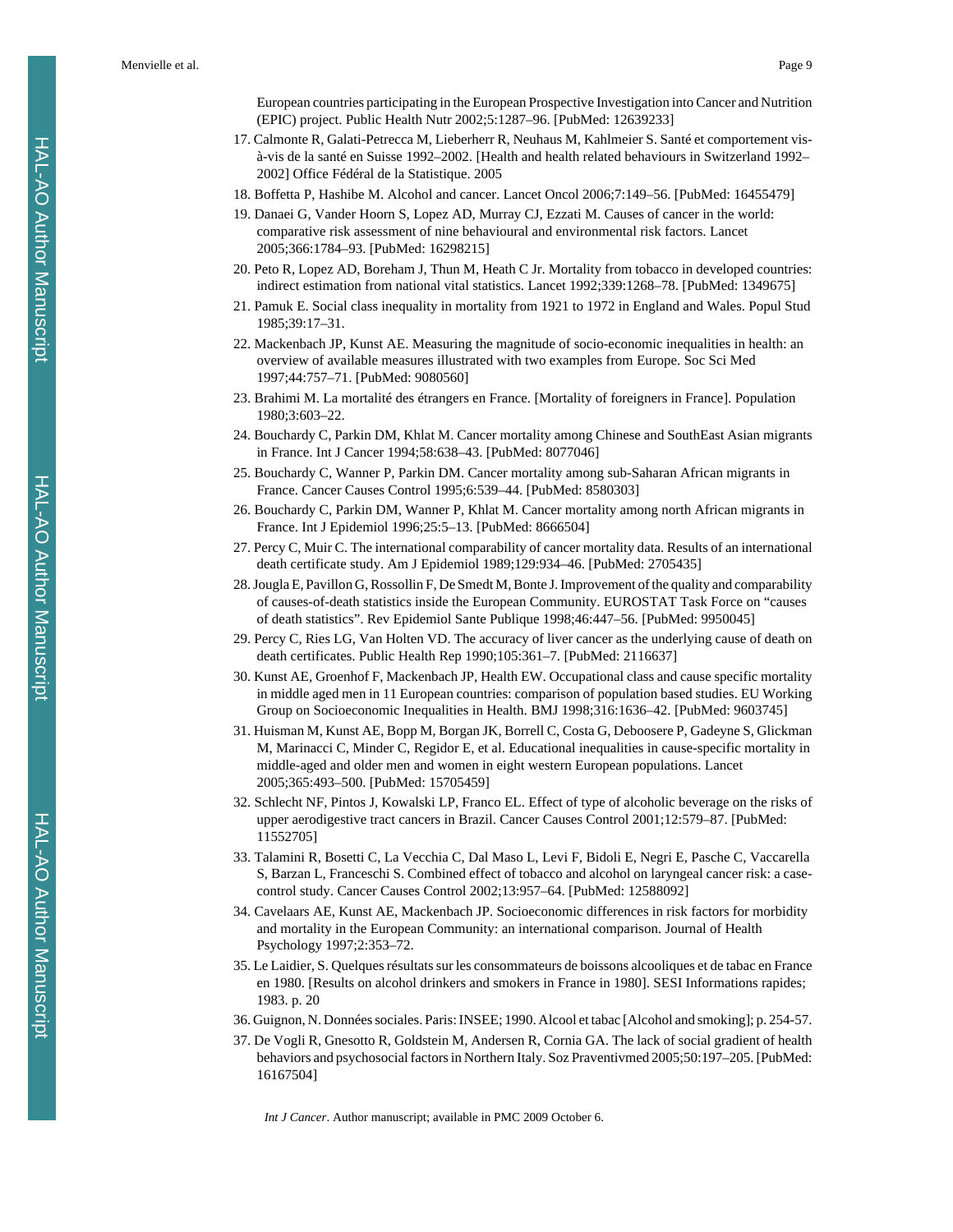- 38. Borrell C, Dominguez-Berjon F, Pasarin MI, Ferrando J, Rohlfs I, Nebot M. Social inequalities in health related behaviours in Barcelona. J Epidemiol Community Health 2000;54:24–30. [PubMed: 10692958]
- 39. Romelsjo A, Lundberg M. The changes in the social class distribution of moderate and high alcohol consumption and of alcohol-related disabilities over time in Stockholm County and in Sweden. Addiction 1996;91:1307–23. [PubMed: 8854367]
- 40. Strand BH, Steiro A. Alkoholbruk, inntekt og utdanning i Norge 1993–2000. [Alcohol consumption, income and education in Norway, 1993–2000]. Tidsskr Nor Laegeforen 2003;123:2849–53. [PubMed: 14600708]
- 41. Faso B, Salvador A. Alcohol per capita consumption, patterns of drinking and abstention worldwide after 1995. Eur Addict Res 2001;7:155–57.
- 42. Institut Scientifique de la Santé Publique. Enquête de santé par interview. [Health survey] Belgique 2001, 2002.
- 43. Picheral, H. Aspects régionaux de l'alcoolisme et de l'alcoolisation en France. [Regional aspects of alcoholism and alcohol drinking in France]. Paris: La Documentation française; 1990.
- 44. Jougla, E.; Rican, S.; Péquignot, F.; Le Toullec, A. La mortalité [Mortality]. In: Leclerc, A.; Fassin, D.; Grandjean, H.; Kaminski, M.; Lang, T., editors. Les inégalités sociales de santé. Paris: La Découverte; 2000. p. 147-62.
- 45. Thomas London, W.; McGlynn, K. Liver cancer. In: Schottenfeld, D.; Fraumeni, JF., Jr, editors. Cancer epidemiology and prevention. Vol. 2. New York: Oxford University Press; 1996. p. 772-93.
- 46. Bosetti C, Gallus S, Trichopoulou A, Talamini R, Franceschi S, Negri E, La Vecchia C. Influence of the Mediterranean diet on the risk of cancers of the upper aerodigestive tract. Cancer Epidemiol Biomarkers Prev 2003;12:1091–94. [PubMed: 14578148]
- 47. Boffetta P, Kogevinas M, Westerholm P, Saracci R. Exposure to occupational carcinogens and social class differences in cancer occurence. IARC Sci Publ 1997;138:331–41. [PubMed: 9353674]
- 48. Menvielle G, Luce D, Goldberg P, Leclerc A. Smoking, alcohol drinking, occupational exposures and social inequalities in hypopharyngeal and laryngeal cancer. Int J Epidemiol 2004;33:799–806. [PubMed: 15155704]
- 49. Rosso S, Faggiano F, Zanetti R, Costa G. Social class and cancer survival in Turin, Italy. J Epidemiol Community Health 1997;51:30–34. [PubMed: 9135785]
- 50. Kogevinas M, Marmot MG, Fox AJ, Goldblatt PO. Socioeconomic differences in cancer survival. J Epidemiol Community Health 1991;45:216–19. [PubMed: 1757764]
- 51. Auvinen A, Karjalainen S, Pukkala E. Social class and cancer patient survival in Finland. Am J Epidemiol 1995;142:1089–102. [PubMed: 7485054]
- 52. Berrino F, Gatta G. Variation in survival of patients with head and neck cancer in Europe by the site of origin of the tumours. Eur J Cancer 1998;34:2154–61.
- 53. Faivre J, Forman D, Esteve J, Obradovic M, Sant M. Survival of patients with primary liver cancer, pancreatic cancer and biliary tract cancer in Europe. Eur J Cancer 1998;34:2184–90.
- 54. Faivre J, Forman D, Esteve J, Gatta G. Survival of patients with oesophageal and gastric cancers in Europe. Eur J Cancer 1998;34:2167–75.
- 55. Janssen-Heijnen ML, Gatta G, Forman D, Capocaccia R, Coebergh JW. Variation in survival of patients with lung cancer in Europe, 1985–1989. Eur J Cancer 1998;34:2191–96.

HAL-AO Author Manuscript

HAL-AO Author Manuscript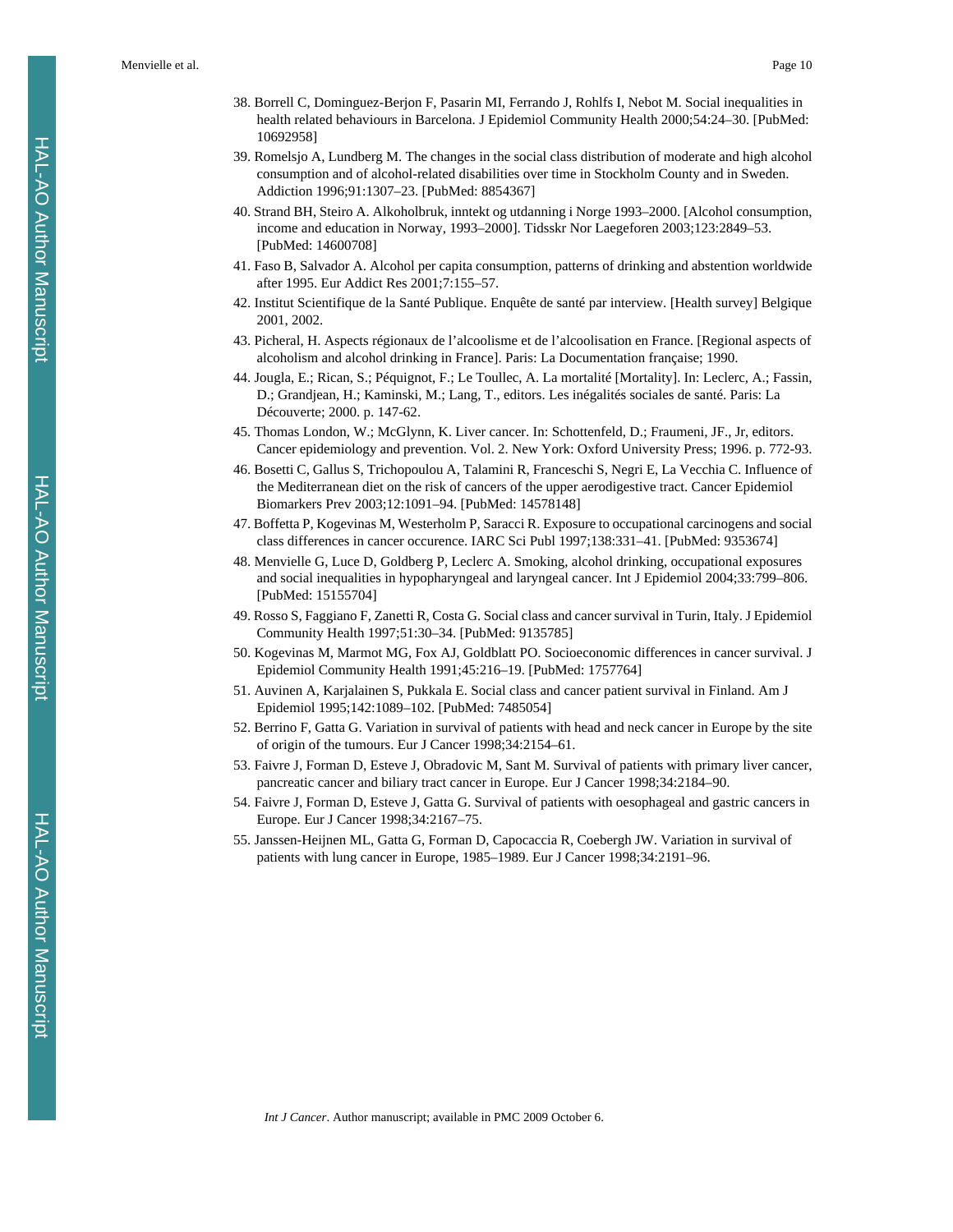Menvielle et al. Page 11





#### **Graph 1. Alcohol related cancers mortality rates<sup>1</sup> (per 100,000 person years) by education, per population**

1: Age-standardized mortality rate using direct standardization, per 100,000 person years Note: UADT cancers group cancers of oral cavity, pharynx, larynx and esophagus. Swi-l and Swi-g correspond to the Latin part and the German part of Switzerland. Bel-w, Belbr and Bel-f correspond to the Walloon part of Belgium, Brussels and the Flemish part of Belgium.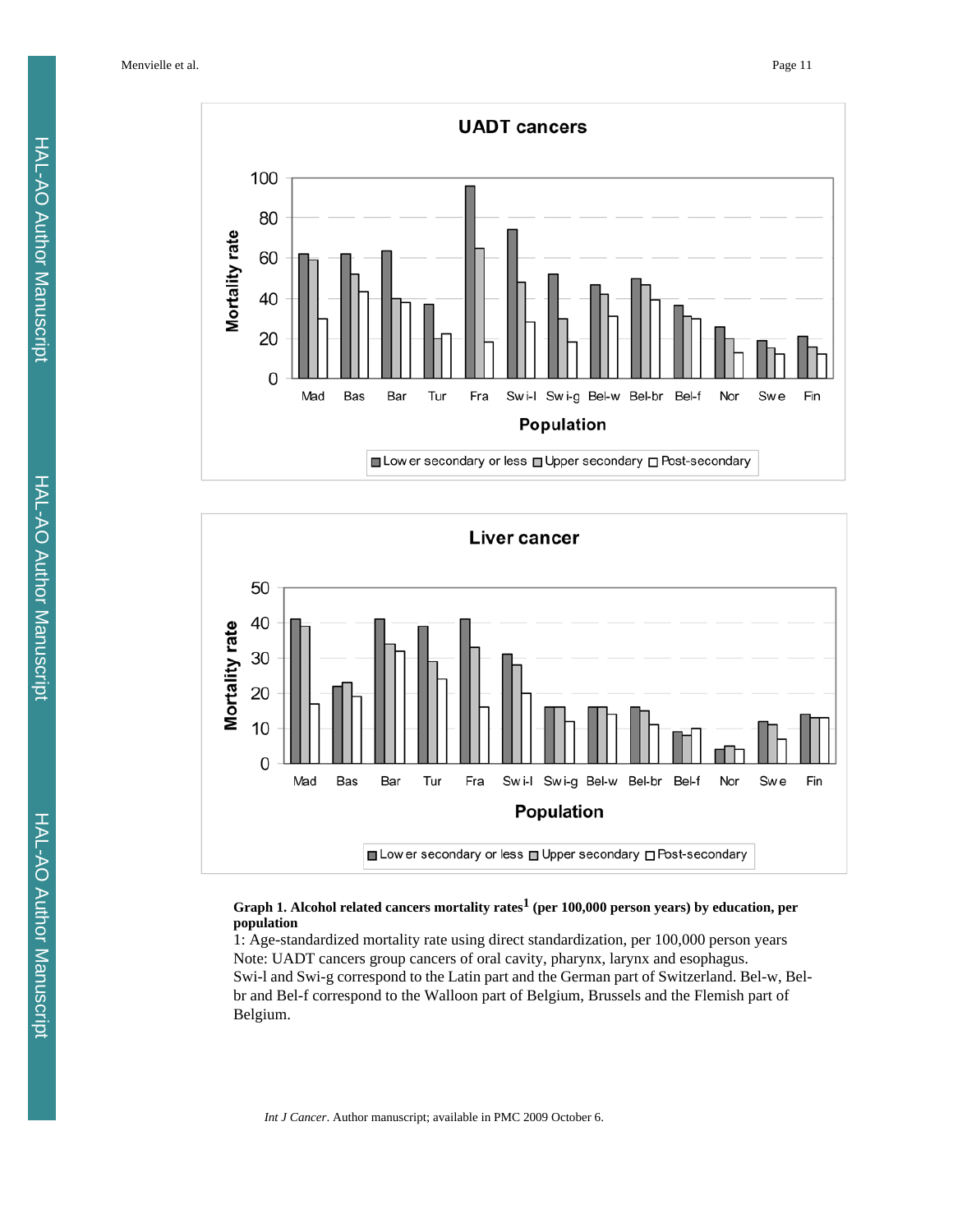Menvielle et al. Page 12



#### **Graph 2. Absolute mortality rate<sup>1</sup> difference<sup>2</sup> (per 100,000 person years) in all cancers mortality according to specific cancers, per population**

1: Age-standardized mortality rate using direct standardization, per 100,000 person years 2: between the two extreme educational levels (men with lower secondary education or less and men with post-secondary education)

Note: UADT= upper aero digestive tract (oral cavity, pharynx, larynx, esophagus) Swi-l and Swi-g correspond to the Latin part and the German part of Switzerland. Bel-w, Belbr and Bel-f correspond to the Walloon part of Belgium, Brussels and the Flemish part of Belgium.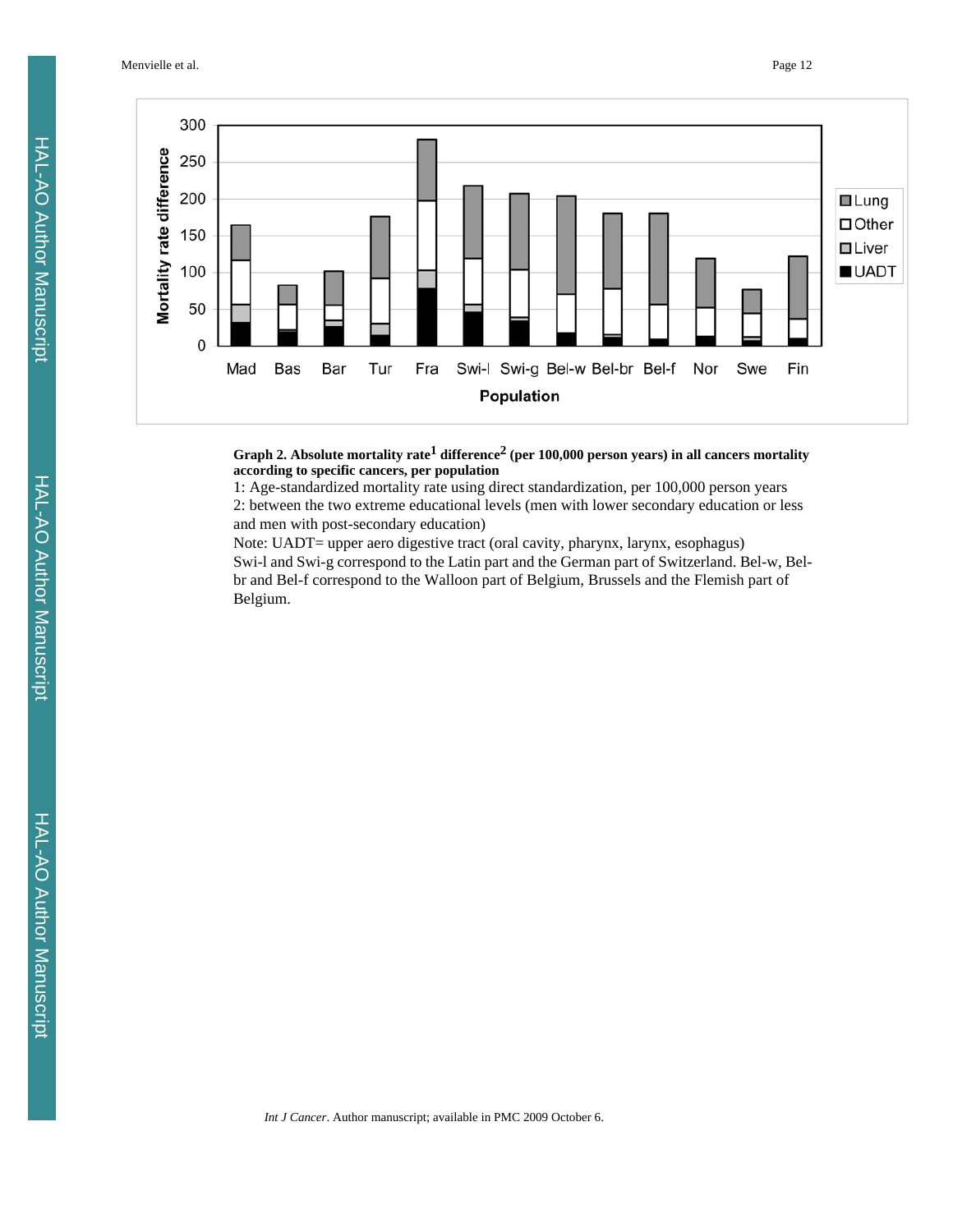Menvielle et al. Page 13



**Graph 3. Mortality rate<sup>1</sup> difference (RD) (per 100,000 person years) for upper aero digestive tract (UADT<sup>2</sup> ) cancers and lung cancer, per population**

1: Age-standardized mortality rate using direct standardization, per 100,000 person years

2: UADT cancers group oral cavity, pharynx, larynx, and esophagus cancers.

Note: Swi-l and Swi-g correspond to the Latin part and the German part of Switzerland. Belw, Bel-br and Bel-f correspond to the Walloon part of Belgium, Brussels and the Flemish part of Belgium.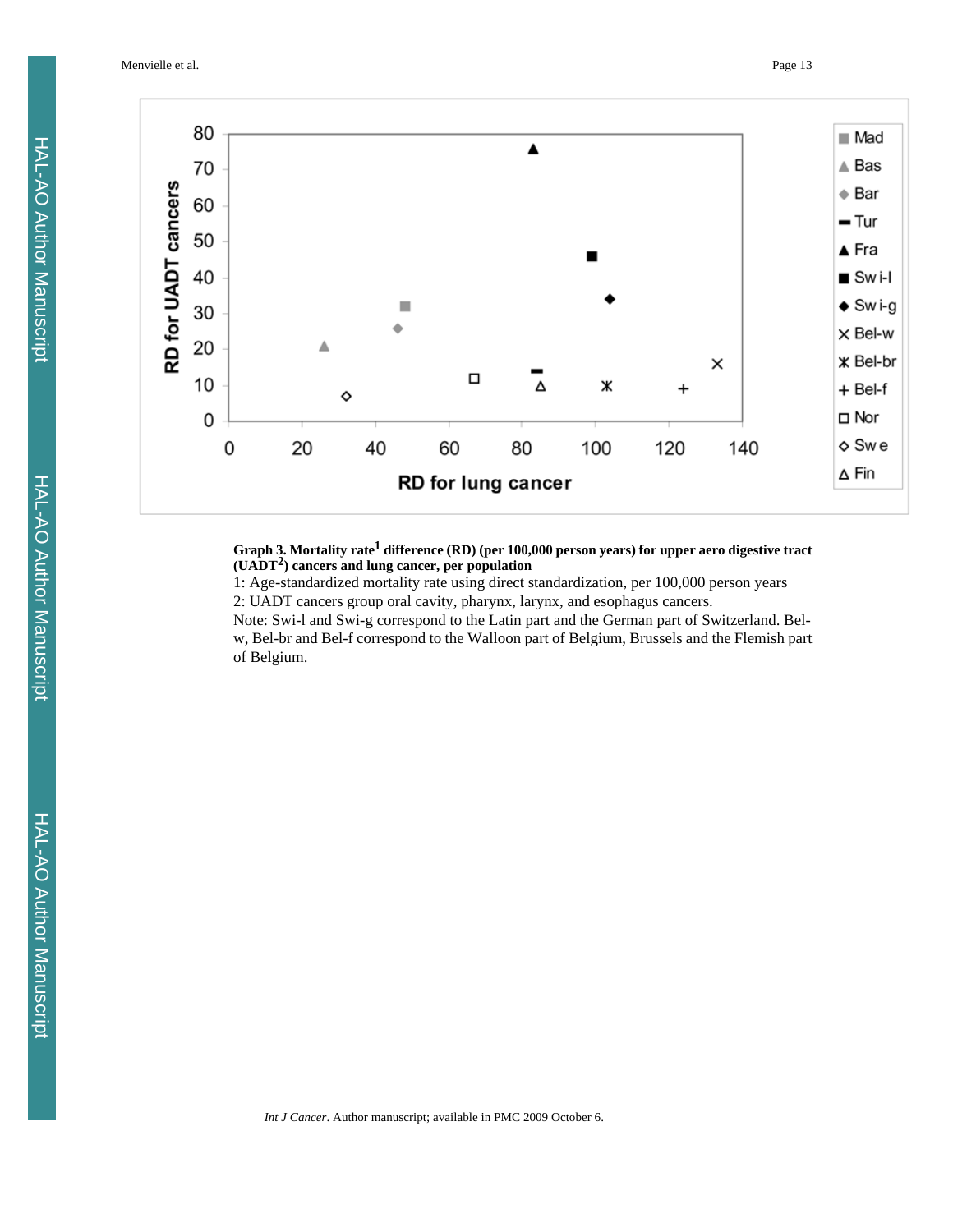HAL-AO Author ManuscriptHAL-AO Author Manuscript

**Table 1**

Descriptive information on the data sources

Descriptive information on the data sources

HAL-AO Author Manuscript HAL-AO Author Manuscript

| Menvielle et al. | Page 14 |
|------------------|---------|

| Population           | Follow-up period |                  | person years at<br>Number of<br>risk |                               | Educational level (%) |                |
|----------------------|------------------|------------------|--------------------------------------|-------------------------------|-----------------------|----------------|
|                      | Date of census   | End of follow-up |                                      | secondary or<br>Lower<br>less | Upper secondary       | Post-secondary |
| Madrid               | May 1996         | Dec 1997         | 1,756,059                            | 64.1                          | 17.4                  | 18.5           |
| Basque region        | May 1996         | June 2001        | 2,985,865                            | 65.6                          | 20.1                  | 14.3           |
| Barcelona            | Jan 1992         | Dec 2001         | 3,714,380                            | 65.2                          | 15.3                  | 19.5           |
| Turin                | Nov 1991         | Oct 2001         | 2,611,968                            | 67.2                          | 22.2                  | 10.6           |
| France               | Mar 1990         | Dec 1999         | 1,135,299                            | 50.6                          | 36.7                  | 12.7           |
| Switzerland (Latin)  | Dec 1990         | Dec 2000         | 3,180,536                            | 24.6                          | 51.6                  | 23.8           |
| Switzerland (German) | Dec 1990         | Dec 2000         | 9,789,453                            | 17.9                          | 57.6                  | 24.5           |
| Belgium (Walloon)    | Mar 1991         | Dec 1995         | 4,053,514                            | 63.0                          | 21.4                  | 15.6           |
| Belgium (Brussels)   | Mar 1991         | Dec 1995         | 1,141,038                            | 52.5                          | 21.9                  | 25.6           |
| Belgium (Flemish)    | Mar 1991         | Dec 1995         | 7,506,231                            | 61.5                          | 22.2                  | 16.3           |
| Norway               | Nov 1990         | Nov 2000         | 10,021,675                           | 29.9                          | 48.4                  | 21.7           |
| Sweden               | Jan 1991         | Dec 2000         | 21,421,623                           | 40.3                          | 43.3                  | 16.4           |
| Finland              | Dec 1990         | Dec 2000         | 12,396,052                           | 48.8                          | 29.7                  | 21.5           |
|                      |                  |                  |                                      |                               |                       |                |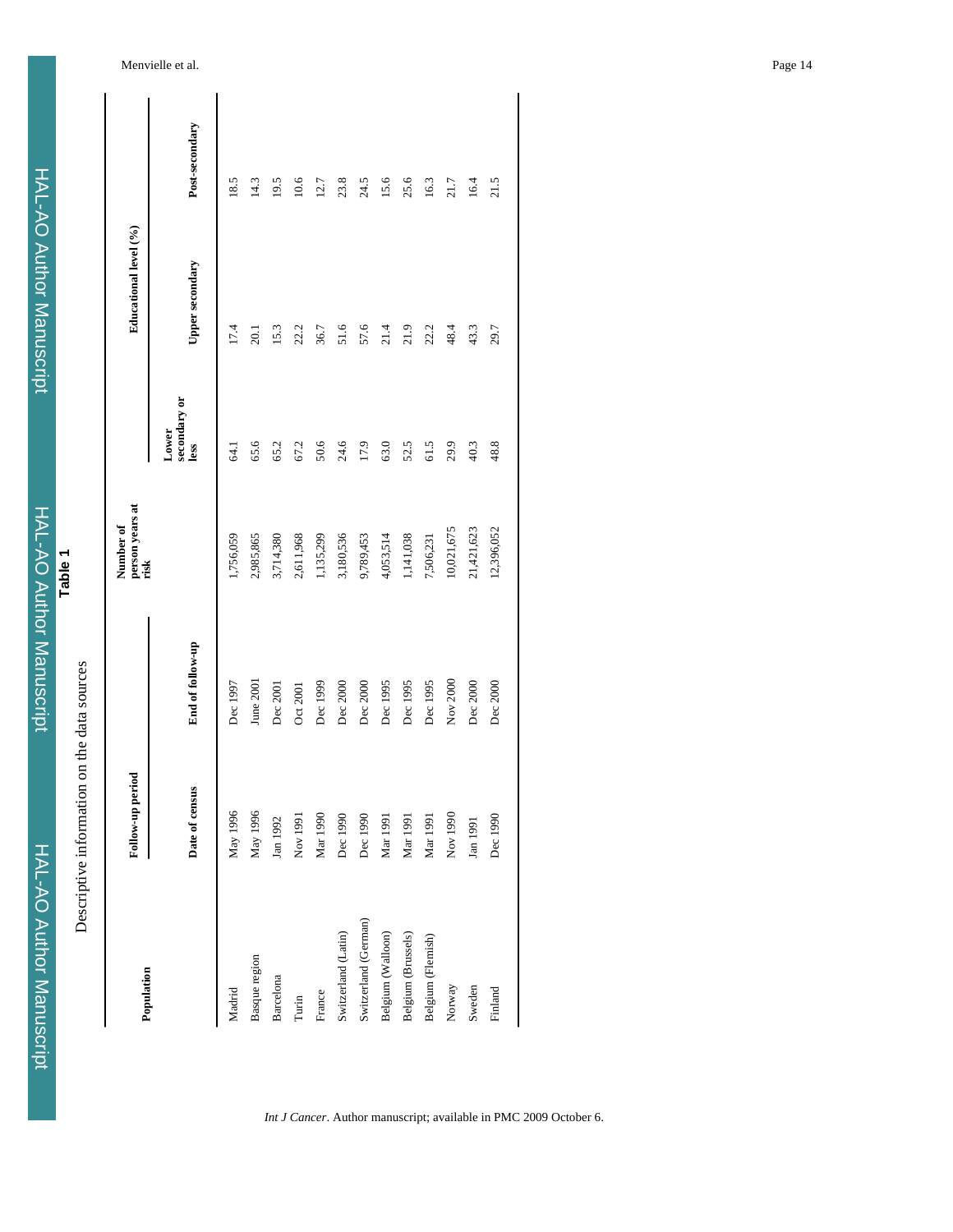| I<br>ŗ        |
|---------------|
|               |
| j             |
| i             |
|               |
|               |
|               |
| r             |
|               |
|               |
|               |
|               |
|               |
| $rac{1}{2}$   |
|               |
|               |
|               |
|               |
|               |
| $\frac{1}{2}$ |
|               |
|               |
|               |
|               |
| ו<br>ו        |
|               |
|               |
|               |
|               |
|               |
| <br> <br>     |
|               |
|               |
|               |

 HAL-AO Author ManuscriptHAL-AO Author Manuscript

Mortality rates (MR) and relative indices of inequality (RII) with their 95% confidence intervals (CI) for all cancers and by cancer type, per population Mortality rates (MR) and relative indices of inequality (RII) with their 95% confidence intervals (CI) for all cancers and by cancer type, per population

|                                                                           |              | UADT cancers'   |                      |       | Liver cancer    |                     |        | Lung cancer      |                     |              | All cancers    |                      |
|---------------------------------------------------------------------------|--------------|-----------------|----------------------|-------|-----------------|---------------------|--------|------------------|---------------------|--------------|----------------|----------------------|
| Population                                                                | $\mathbf{r}$ | MR <sup>3</sup> | RII (95% CI)         | ž     | MR <sup>3</sup> | RII (95% CI)        | ž      | $\mathbb{R}^3$   | RII (95% CI)        | $\mathbf{z}$ | $\mathbb{R}^3$ | RII (95% CI)         |
| Madrid                                                                    | 604          | 56              | 2.58 (1.71-3.89)     | 392   | 38              | $2.76(1.61 - 4.74)$ | 1,821  | 175              | 1.53 (1.22-1.92)    | 6,133        | 591            | $1.52(1.34 - 1.72)$  |
| Basque region                                                             | 1,519        | 59              | $2.04(1.53 - 2.71)$  | 543   | 22              | $1.16(0.72 - 1.87)$ | 3,133  | 125              | 1.31 (1.08-1.59)    | 11,737       | 473            | $1.29(1.17 - 1.43)$  |
| Barcelona                                                                 | 1,974        | 52              | $3.12(2.48 - 3.91)$  | 1,357 | 37              | 1.56 (1.20-2.02)    | 6,254  | 169              | $1.80(1.60 - 2.04)$ | 20,253       | 553            | $1.57(1.47 - 1.68)$  |
| Turin                                                                     | 735          | 33              | 3.61 $(2.41 - 5.42)$ | 742   | 36              | 2.49 (1.69-3.68)    | 3,895  | 179              | 2.53 (2.13-2.99)    | 11,294       | 532            | $1.88(1.71 - 2.06)$  |
| France                                                                    | 816          | 78              | $4.30(3.10-5.95)$    | 361   | 36              | $2.59(1.63 - 4.12)$ | 1,462  | 147              | $1.64(1.32 - 2.03)$ | 5,375        | 555            | $1.89(1.69 - 2.13)$  |
| Switzerland (Latin)                                                       | 1,572        | 5               | $3.55(2.92 - 4.31)$  | 807   | 27              | $1.62(1.24 - 2.10)$ | 4,197  | $\overline{141}$ | 2.68 (2.38-3.01)    | 14,862       | 504            | $1.85(1.73 - 1.96)$  |
| Switzerland (German)                                                      | 2,893        | 32              | $3.99(3.45 - 4.62)$  | 1,281 | 5               | $1.49(1.21 - 1.85)$ | 10,681 | 123              | 2.96 (2.75-3.19)    | 38,817       | 452            | $1.80(1.73 - 1.87)$  |
| Belgium (Walloon)                                                         | 1,584        | 43              | $1.81(1.44 - 2.29)$  | 524   | N               | 1.11 (0.74-1.66)    | 8,036  | 232              | 2.91 (2.58-3.28)    | 19,982       | 583            | $1.81(1.69 - 1.95)$  |
| Belgium (Brussels)                                                        | 429          | 47              | $1.48(1.01 - 2.18)$  | 132   | ≌               | $1.65(0.81 - 3.38)$ | 1,590  | 175              | 2.97 (2.38-3.69)    | 4,788        | 529            | $1.82(1.61 - 2.050)$ |
| Belgium (Flemish)                                                         | 2,262        | 34              | $1.87(1.53 - 2.28)$  | 557   |                 | $0.98(0.66 - 1.45)$ | 13,446 | 214              | $3.14(2.85 - 3.46)$ | 33,990       | 544            | $1.79(1.69 - 1.89)$  |
| Norway                                                                    | 1,861        | ಸ               | 2.27 (1.90-2.71)     | 384   |                 | $1.00(0.68 - 1.46)$ | 9,211  | 107              | $2.45(2.26 - 2.65)$ | 38,722       | 449            | $1.45(1.39 - 1.50)$  |
| Sweden                                                                    | 3,331        | $\overline{17}$ | $2.03(1.77 - 2.33)$  | 2,211 |                 | $1.68(1.42 - 1.98)$ | 13,804 | $\approx$        | 1.81 (1.69-1.93)    | 70,339       | 356            | $1.32(1.28 - 1.35)$  |
| Finland                                                                   | 1,868        | $\overline{0}$  | 2.38 (1.94-2.94)     | 1,217 | 13              | $1.35(1.05 - 1.73)$ | 12,489 | 138              | 3.48 (3.18–3.81)    | 39,734       | 437            | $1.72(1.64 - 1.80)$  |
| UADT: upper aerodigestive tract (oral cavity, pharynx, larynx, esophagus) |              |                 |                      |       |                 |                     |        |                  |                     |              |                |                      |
|                                                                           |              |                 |                      |       |                 |                     |        |                  |                     |              |                |                      |
| <sup>"</sup> Number of cancer deaths                                      |              |                 |                      |       |                 |                     |        |                  |                     |              |                |                      |

*3*Age-standardized mortality rate using direct standardization, per 100,000 person years

 $3_{\text{Age-standardized mortality rate using direct standardization, per 100,000 person years}}$